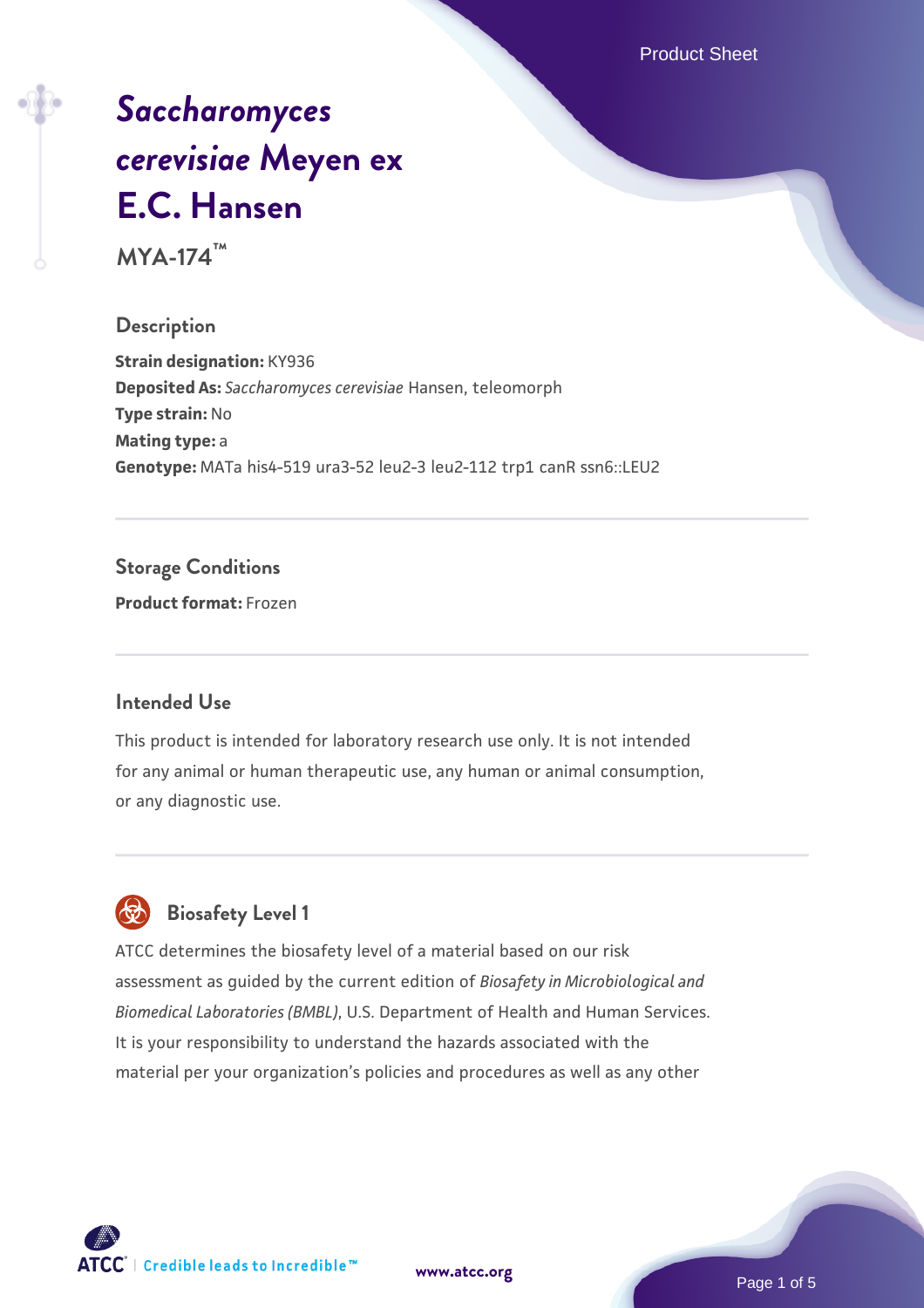### **[Saccharomyces cerevisiae](https://www.atcc.org/products/mya-174)** [Meyen ex E.C. Hansen](https://www.atcc.org/products/mya-174) **MYA-174**

applicable regulations as enforced by your local or national agencies.

ATCC highly recommends that appropriate personal protective equipment is always used when handling vials. For cultures that require storage in liquid nitrogen, it is important to note that some vials may leak when submersed in liquid nitrogen and will slowly fill with liquid nitrogen. Upon thawing, the conversion of the liquid nitrogen back to its gas phase may result in the vial exploding or blowing off its cap with dangerous force creating flying debris. Unless necessary, ATCC recommends that these cultures be stored in the vapor phase of liquid nitrogen rather than submersed in liquid nitrogen.

### **Certificate of Analysis**

For batch-specific test results, refer to the applicable certificate of analysis that can be found at www.atcc.org.

### **Growth Conditions**

**Medium:**  [ATCC Medium 1245: YEPD](https://www.atcc.org/-/media/product-assets/documents/microbial-media-formulations/1/2/4/5/atcc-medium-1245.pdf?rev=705ca55d1b6f490a808a965d5c072196) **Temperature:** 25°C

### **Material Citation**

If use of this material results in a scientific publication, please cite the material in the following manner: *Saccharomyces cerevisiae* Meyen ex E.C. Hansen (ATCC MYA-174)



**[www.atcc.org](http://www.atcc.org)**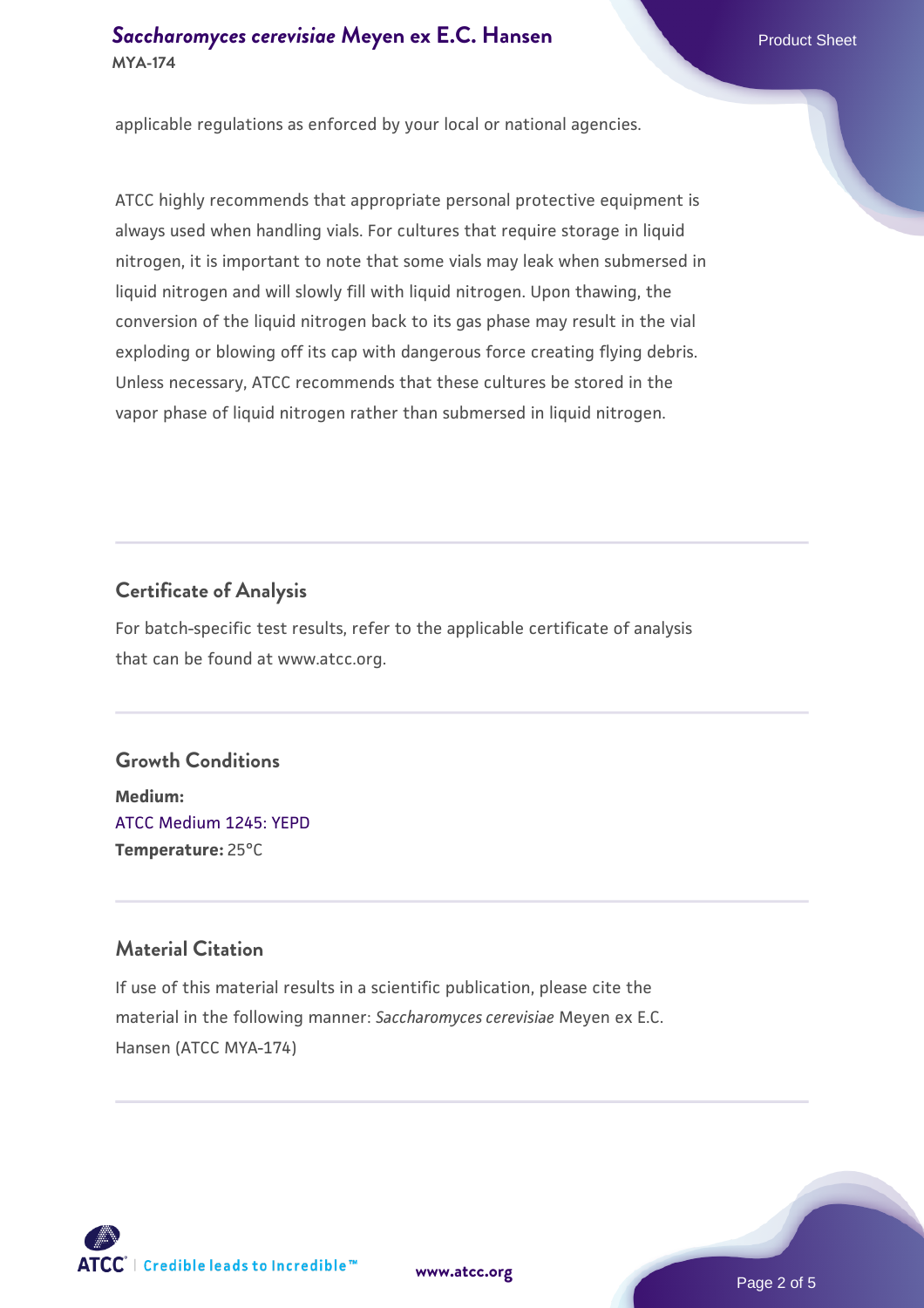## **[Saccharomyces cerevisiae](https://www.atcc.org/products/mya-174)** [Meyen ex E.C. Hansen](https://www.atcc.org/products/mya-174)

**MYA-174**

### **References**

References and other information relating to this material are available at www.atcc.org.

### **Warranty**

The product is provided 'AS IS' and the viability of ATCC® products is warranted for 30 days from the date of shipment, provided that the customer has stored and handled the product according to the information included on the product information sheet, website, and Certificate of Analysis. For living cultures, ATCC lists the media formulation and reagents that have been found to be effective for the product. While other unspecified media and reagents may also produce satisfactory results, a change in the ATCC and/or depositor-recommended protocols may affect the recovery, growth, and/or function of the product. If an alternative medium formulation or reagent is used, the ATCC warranty for viability is no longer valid. Except as expressly set forth herein, no other warranties of any kind are provided, express or implied, including, but not limited to, any implied warranties of merchantability, fitness for a particular purpose, manufacture according to cGMP standards, typicality, safety, accuracy, and/or noninfringement.

### **Disclaimers**

This product is intended for laboratory research use only. It is not intended for any animal or human therapeutic use, any human or animal consumption, or any diagnostic use. Any proposed commercial use is prohibited without a license from ATCC.

While ATCC uses reasonable efforts to include accurate and up-to-date information on this product sheet, ATCC makes no warranties or representations as to its accuracy. Citations from scientific literature and

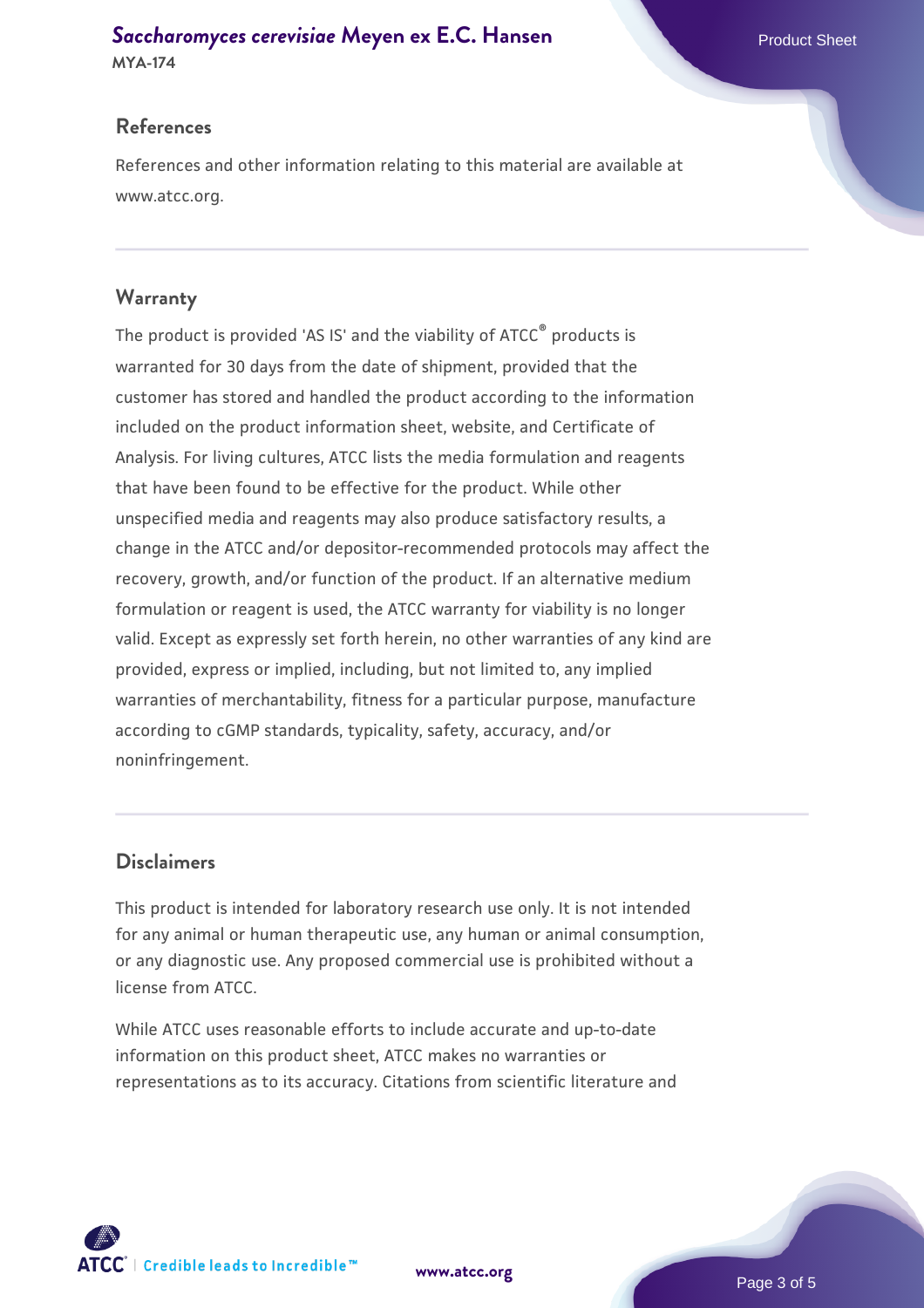patents are provided for informational purposes only. ATCC does not warrant that such information has been confirmed to be accurate or complete and the customer bears the sole responsibility of confirming the accuracy and completeness of any such information.

This product is sent on the condition that the customer is responsible for and assumes all risk and responsibility in connection with the receipt, handling, storage, disposal, and use of the ATCC product including without limitation taking all appropriate safety and handling precautions to minimize health or environmental risk. As a condition of receiving the material, the customer agrees that any activity undertaken with the ATCC product and any progeny or modifications will be conducted in compliance with all applicable laws, regulations, and guidelines. This product is provided 'AS IS' with no representations or warranties whatsoever except as expressly set forth herein and in no event shall ATCC, its parents, subsidiaries, directors, officers, agents, employees, assigns, successors, and affiliates be liable for indirect, special, incidental, or consequential damages of any kind in connection with or arising out of the customer's use of the product. While reasonable effort is made to ensure authenticity and reliability of materials on deposit, ATCC is not liable for damages arising from the misidentification or misrepresentation of such materials.

Please see the material transfer agreement (MTA) for further details regarding the use of this product. The MTA is available at www.atcc.org.

### **Copyright and Trademark Information**

© ATCC 2021. All rights reserved. ATCC is a registered trademark of the American Type Culture Collection.

### **Revision**

This information on this document was last updated on 2021-05-20



**[www.atcc.org](http://www.atcc.org)**